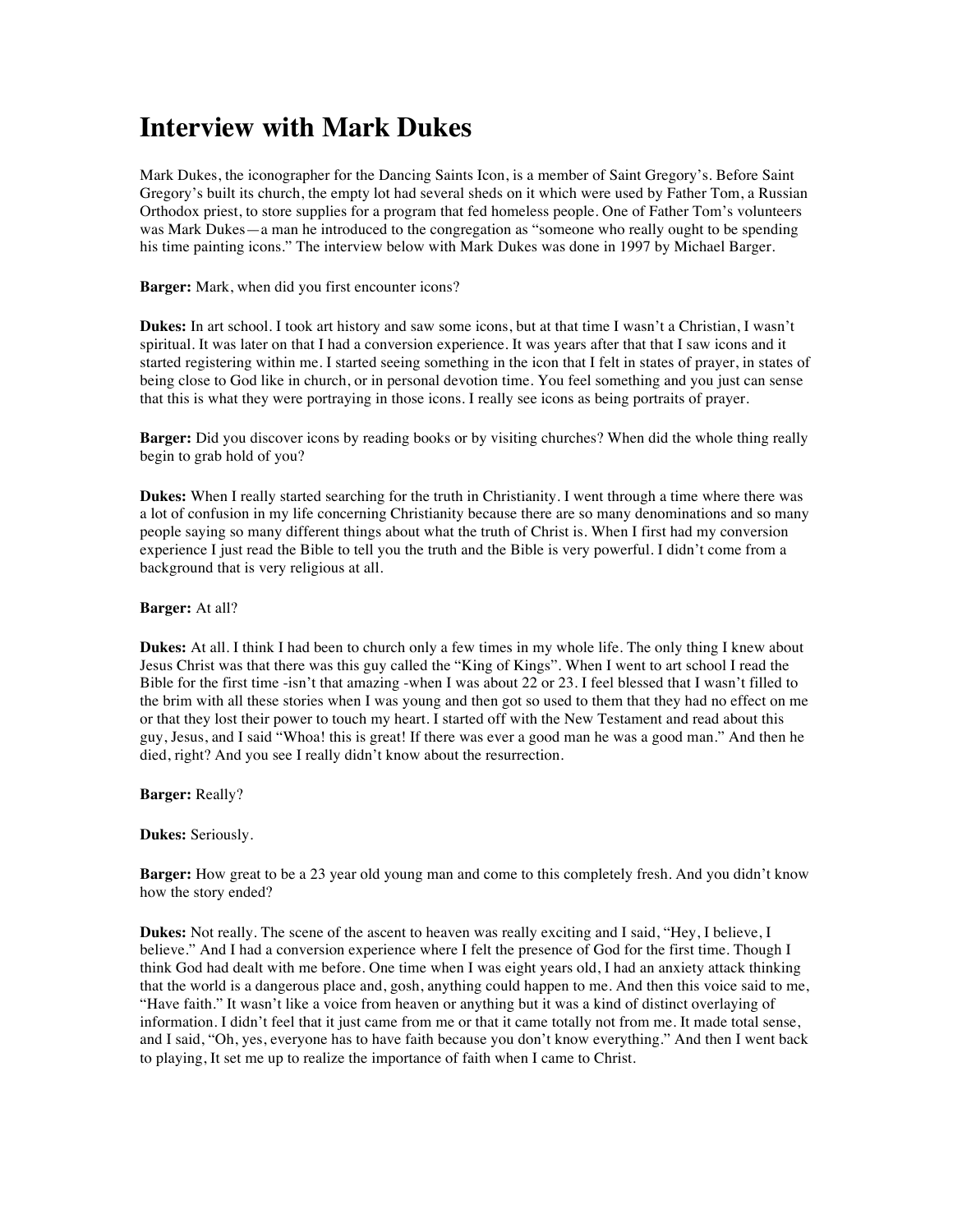**Barger:** You had this conversion experience when you were 23. I know you have had experiences of a lot of different Christian denominations and other religions too. When you had your conversion experience did you feel you wanted to explore religion because it wasn't in your background?

**Dukes:** No not really, because you see I thought that everyone believed the same thing and it was just very simple. I didn't know about denominations. I had heard about Catholics and Methodists and stuff like that but I really didn't put it together because I wasn't a Christian then. But then I went through the frightening experience of realizing that there are all these denominations saying all these different things. I was new to the faith and I didn't know hardly anything except that Jesus has faith in me and I have faith in him and that is good enough. I had my experience of being close to God and I came back to the person who had witnessed to me, who had encouraged me to read the Bible and I said "I am saved." And she looked at me and said, "Are you saved? How do you know you are saved?" I said, "I believe in Jesus." And she said, "Well, did you speak in tongues?" and I said, "What are tongues?" She said, "If you haven't spoken in tongues you are not saved." So I said, "Oh." and went away because I didn't know. So that was the beginning of my seeking because there is a lot of foolishness. And I didn't know what was foolishness and what wasn't. My anchor was the word of God and because of that I really studied the Bible a lot. I went back about a week later and said "1 Corinthians 12 talks about gifts and it says not everyone speaks in tongues." And then I came up against for the first time the attitude I would come against many times after that, of people who were set in their ways and would not listen to truth even plainly set out before them. That was frightening and I thought, "Who can I really rely on?" She was my first teacher and I felt betrayed.

**Barger:** Looking back on the journey of your life, what have you drawn from the various denominations? There is a lot of foolishness out there, but there is also a lot of goodness, of beauty.

**Dukes:** I feel that I am in a unique position to see things like that. Anything of beauty, anything of truth from anywhere it is, God is there and I don't think that is inconsistent with Christ. Like iconography -I am not really Eastern Orthodox. I have been baptized I don't know how many times. I was baptized Russian Orthodox. I was baptized in the name of the Father and the Son and the Holy Ghost. I was baptized in the name of Jesus. I have been baptized by immersion, by sprinkling and all this good stuff. I am not Eastern Orthodox, yet I feel I am doing something that is very Eastern Orthodox. I really feel the Spirit speaks in iconography and it speaks in me.

**Barger:** Now Mark, you weren't always an iconographer.

**Dukes:** Yes, I was.

**Barger:** Oh, excellent answer! How wonderful!

**Dukes:** At one point I discovered I was an iconographer, but I believe that I was always an iconographer.

**Barger:** Tell me about looking back on your life. When you were a kid were there experiences you had about which you can say "Oops, it was popping out even then."?

**Dukes:** Oh absolutely. I always felt that art could somehow convey truth. I was always interested in people and just a certain look in their eye. I didn't really know what was so infatuating to me about people until I discovered iconography and then it fell into place, and I said "Oh! yes! I want to speak about that inner world, that inner witness, that light that is within, the Kingdom of God. The inner truth, all these things that somehow I sensed in the visage of a person.

**Barger:** Now when you were a child you weren't religious.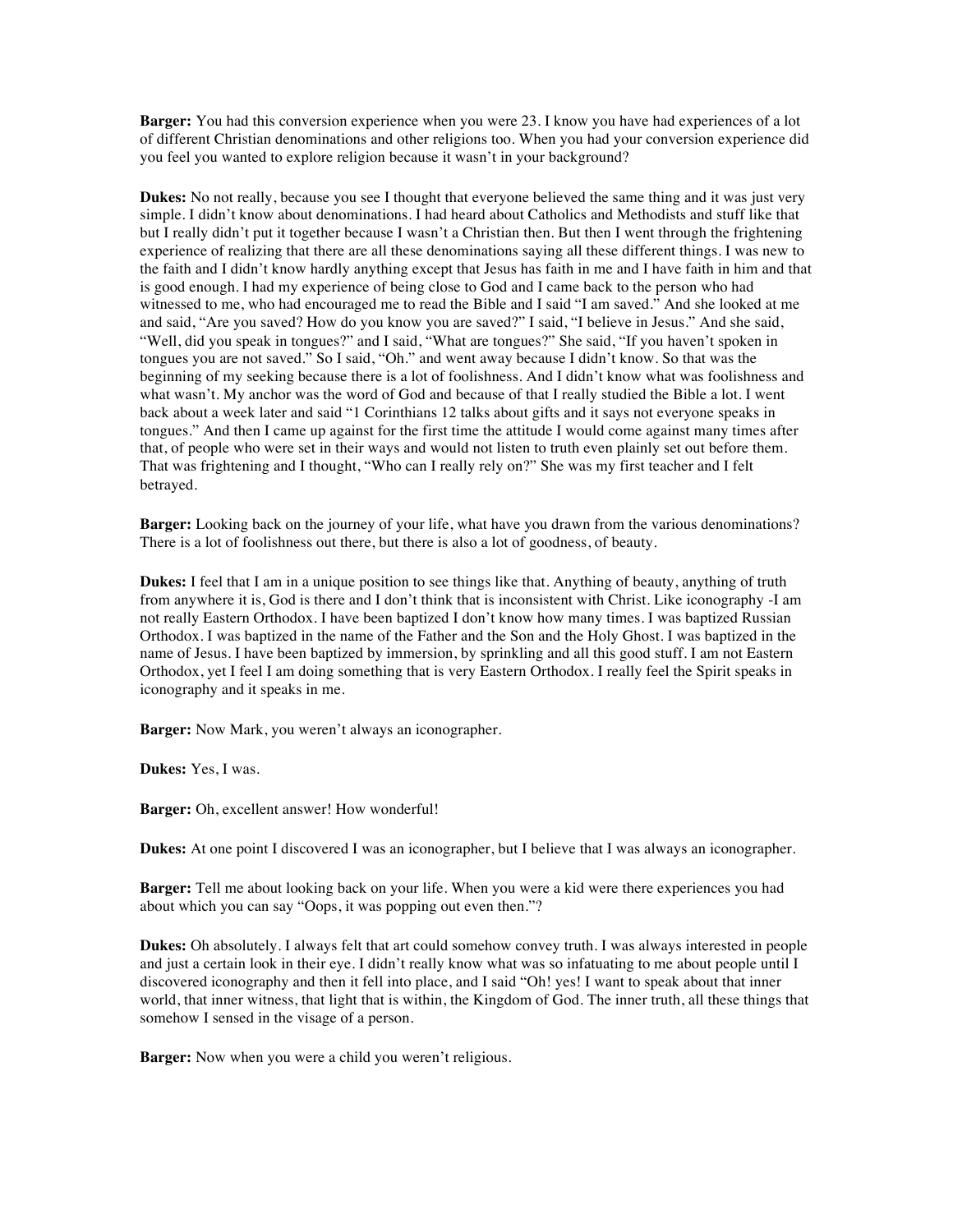**Dukes:** No, no, not at all. But I think I sensed something even though I didn't have the knowledge of what I was yearning to portray in my art, it was still there. Then when the knowledge came I said, "Aha, that's what I was really searching for, that is what I was getting reflections of, glimpses of, and this is what attracted me to art. I felt that somehow art could enrich. Because I have had experiences of being rich with art. Even with something as mundane as a television show -when you are young and you say, "Batman is on!" -it's bringing you to this realm of beauty that you are excited about and wish you could enter into all the time. A book, a science fiction novel, whatever, you say "Oh yeah, a comic book! I am going to go to this world. And it is going to be good, it is going to be exciting, it is going to be really what life is all about." Ultimately that is what the Kingdom of God is about. It's what life is really about, and it is absolutely good.

**Barger:** Can you remember the first time it came into your head to do an icon?

**Dukes:** It was in Field's bookstore on Polk St. [in San Francisco]. It has a lot of metaphysical books and I was getting off on Orthodox spirituality at the time - the Philokalia and the sayings of the Fathers. Anytime you deal with Orthodoxy you are going to come across icons. I was getting a book on the life of Anthony. And I said, "Hey, I could do this. I think I really understand what they are doing here. It looks like they are in prayer reflecting the light of God."

Part of my journey is that I stopped doing art for three years. I wanted to experience not being an artist for a while because it was such a crutch. I would show people my art so that they would see that I was special. There was a lot of ego in this. I wanted to try to just be a regular Joe. As a consequence of that I really appreciate my art so much more. This is who I am and this is a blessing from God. And I think that as part of my journey, God was calling me to be more in contact with myself and other people.

**Barger:** What were those three years like for you? Were they puzzling, exciting? A struggle?

**Dukes:** All those things. Before I came back to Christianity I was going through a lot of spiritual expressions, particularly, Hinduism. The reason I went to other religions was really the confusion I found in Christianity. I got fed up. I think I was blessed by checking out these other religions because I know that much more what I believe. I have read the Bhagavad Gita, the Tao Te Ching, the Upanishads, the Dhammapada, the Koran, all these things, but the most beautiful story I have read is the story of the birth of God, his crucifixion, his resurrection, his ascension, and his offer of the free gift of salvation.

**Barger:** Were you back in Christianity when you had stopped painting?

**Dukes:** I was at the end of my journey away from Christianity. I came to San Francisco to join a meditation group centered around the teachings of Shri Ramana Maharshi. I clearly felt in my heart that Jesus was my way. I told the people "You have your guru, but Jesus is my guru," and they kicked me out immediately. Soon after that, I made a decision which I think God has blessed. I felt I want to do art again and I want it to be something that will glorify God. I decided "I am going to do icons." I wasn't sure how I was going to make any money. I envisioned myself sitting in the corner in rags doing little icons. I called up a monastery and said I want to do some icons for you. And that's when I started to do it.

## **Barger:** Which monastery?

**Dukes**: Christ of the Hills Monastery in Texas. I was there maybe six or seven months and I did two icons. Sister Vladimira taught me to do icons on ostrich eggs with scratch carving. I didn't have a formal education in iconography. I felt God blessed me and gave me to understand iconography. The true teaching of icons is in the iconographic records themselves. Just looking at icons you see just what the iconographer is about. You may not know how they achieved a certain effect, like with egg tempera, but you can learn these things. The hardest thing is to have the spirit of iconography. If you have the spirit of iconography then the rest is just technical. I learned as I could. I studied with Christopher Castle at Fort Mason for a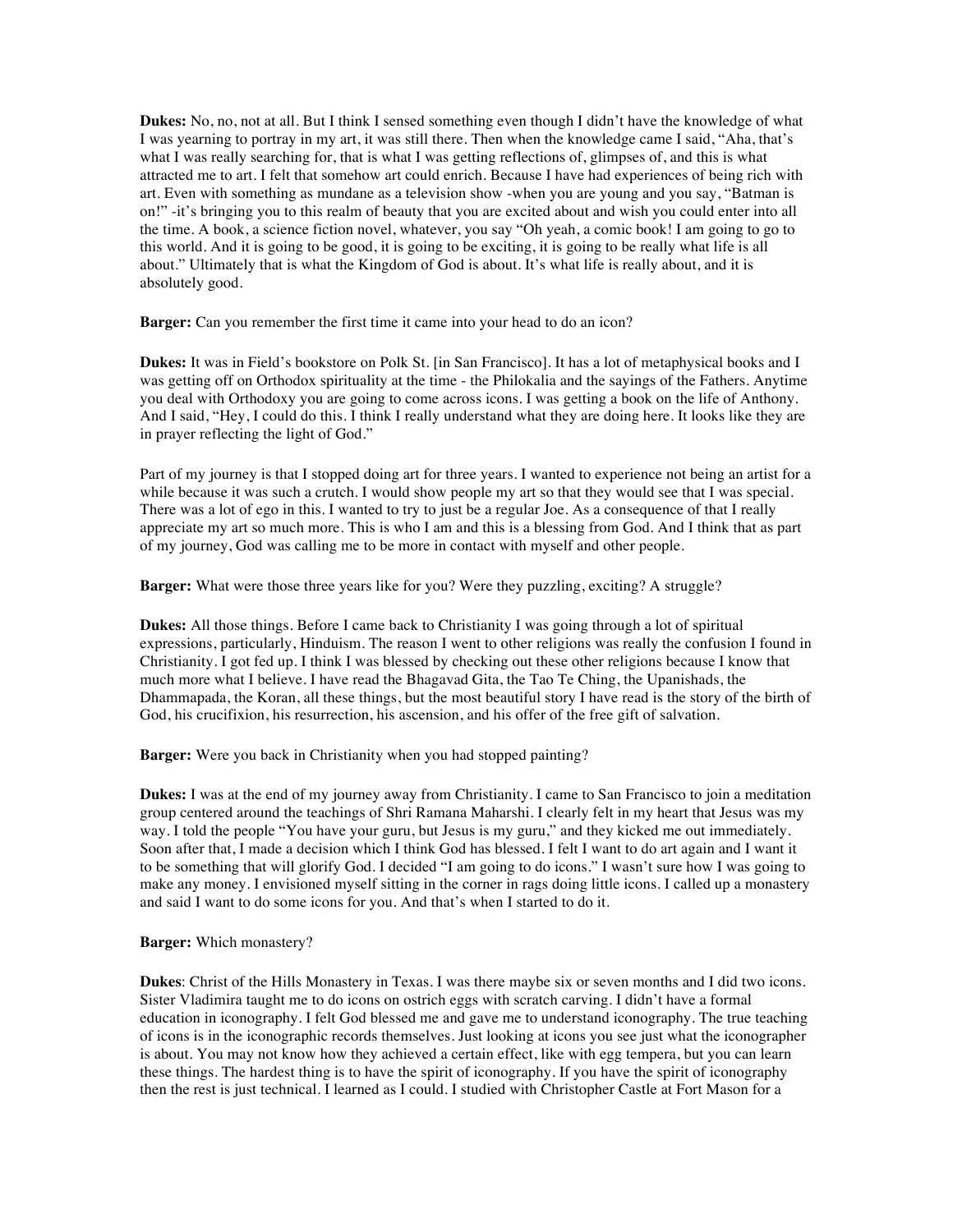little while and read a lot of books. I got this great book from Michael Barger at Christmas!-The Image of the Invisible by Egon Sendler.

**Barger:** I saw that book in the Camaldolese monastery and thought of you, Mark. I love icons and I love people who are attempting the unconventional and want to encourage them.

**Dukes:** It has been a helpful book. In it I saw an icon of two angels holding a veil above the Mother of God and lifted that idea to connect the two towers of St. Gregory's church in the icon I am working on.

**Barger:** Mark, how do you meditate when you do icons? I know that is part of the tradition. First the painter meditates on the text or the scene. Some have also fasted as well and maybe do forty days of preparatory fasting and prayer before they even begin to paint. What's your own practice?

**Dukes:** My own practice is the life of faith. I think that is the most important thing, as the Scriptures say : "from faith to faith." I'm not really into the asceticism of some of the original iconographers. My meditation is more of a mystical nature. It doesn't have to do with the body but with the heart. There are certain things that are happening in the icon that bring it forth. You have to make choices without complete knowledge, and that is something you have to do out of the spirit of faith-filled prayer, recognizing that God is honoring faith and prayer with His grace.

**Barger:** I know you are immersed now in the St. Gregory's projects but are there certain subjects you like to paint, certain saints, certain scenes from the Gospels or the Scriptures you would like to paint.

**Dukes:** I want someone to say "This is a need we have and how would this look in an icon?" I find that exciting. The St. Gregory's project is something that I would not have come up with by myself.

**Barger:** It sounds like missionary activity. The true missionary goes to where there are needs.

**Dukes:** That's right. It has to be about service, it has to be about letting the Holy Spirit have access to your life. The Scripture says "God gives grace to the humble and resists the proud." When a person says, "I have this great vision and it is for you and I want to do this for you," I don't know how much place the Holy Spirit has there. There may be a church in Iowa or somewhere that hears about my work and wants something from me and that's all God.

There is a particular image I feel that God has anointed me to paint and that is black Christs. Actually at the very beginning of discovering icons, I had the urge to do black Christs. And eventually I was commissioned by St. John's African Orthodox Church to do an icon of a black Christ. I started drawing a person with dreadlocks who was rather fierce and who really looked more like John the Baptist. And I thought, "that isn't it." I didn't want an image that would make people think "that is a black man portrayed as Christ." What I wanted was something people would look at and think "Yes, that is Christ and he happens to be black." And I thought about what image do I relate to that speaks of Christ? The Shroud of Turin is a very powerful image that really reverberates for me. So I went to the library and got all the material I could find of the Shroud of Turin. And I used those proportions to create my black Christ. And now the Shroud is the basis for all my Christs, though not all of them are black.

I see the black Christ as service for what is needed in the black community which is spiritual renewal. I believe that Satan is having access to the people because if you speak eloquently people are attracted to that eloquence. For instance, in hip hop and gansta rap there are so-called eloquent speakers. And what are they speaking about? About things of a low order. I want to speak eloquently about things of a high order. About the divine in one's self, yearning for union with God. I want to express that divinity, the highest ideals, instead of just swaggering and bragging and saying how big my muscles are. There is something greater that we are supposed to be about as human beings. And I think that comes together in the Christ icons.